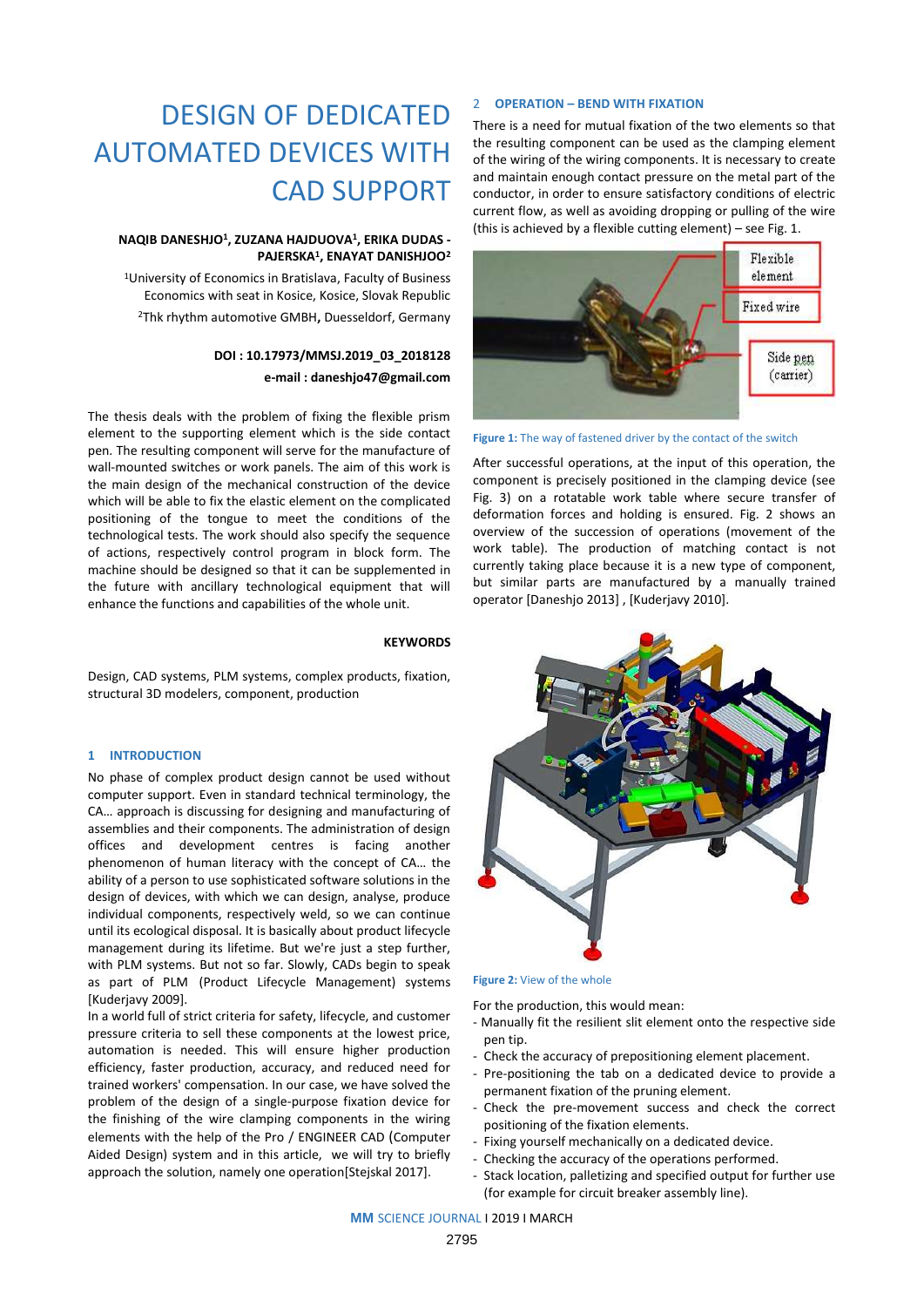The overall process would be split between more workers, each of whom would perform the designated operation. In this way, work is quicker and more efficient when compared to work when one worker performs all the necessary operations for composition, fixation, and output oriented as required [Kuderjavy 2009], [Daneshjo 2012]. The overall process would be split between more workers, each of whom would perform the designated operation. In this way, work is quicker and more efficient when compared to work when one worker performs all the necessary operations for composition, fixation, and output oriented as required.



**Figure 3:** Positioning tool for contact pen

In each work step, there is the check for the presence of individual components due to accidental dropping out of the product – due to the adhesion of the deformed material ("V" projection) to the working tools.

The deformation force on the fixed parts and the tool that acts on it should be perpendicular to the plane (to the "A" area) in which there is a resilient notch element in order to plastically deform the projections "V" (see Fig. 4). Such bent protrusions provide for holding the fixed part and forcing the pressing force with respect to the elastic properties of the notch [Daneshjo 2017], [Fabian 2015].

The deformation force for the fixation operation acts in a direction perpendicular to the plane in which the resilient slit element is located:



**Figure 4:** The deformation force for the fixation operation acts in a direction perpendicular to the plane in which the resilient shearing element is located

This operation is carried out by means of a designed singlepurpose pneumatic-mechanical press. This is a module performing the resulting deformation of the contact tab projection, on which a resilient notch element is mounted. A brief mathematical description of the principle is given in kinematics (see Fig. 6). In the solution we combined classical

computational methods with solutions using CA systems to show the versatile advantages of using computer technology in designing structures. For this reason, some calculations are also given below [Fabian 2016], [Stanva 2011].





# **3 CHOICE OF LINEAR PNEUMATIC DRIVE**

As the sliding stroke occurs, there is the displacement of the point "7" to the point "0" along the "K" circle (see Fig. 6). It is necessary to consider the inclination of the actuator in the angle β. It ensures that optimum operating conditions are maintained so that the forces act only in the axis of the piston rod of this drive, thus avoiding damage to the linear drive.

For the stroke of the pneumatic cylinder (from the triangle of points 3,4,0), the following applies:

$$
H_1 = |40| = |30| \sin(\alpha) = R \sin(\alpha) = 40 \sin(41.41^{\circ}) = 26.5 \text{ [mm]}
$$

Where the absolute values of the respective numbers represent the lengths given by the individual numbers according to Fig. 6.



**Figure 6:** Kinematics solution for the construction of the fixing device

In this case it is possible to neglect the influence of the inclination of this drive (both on the longitudinal and the force values) caused by the movement of the point "0" (the pin in the arms of the fixing device) on the part of the circle "K" with the radius "R" 3 ". Therefore, we can assume that the smoothness of the piston is as large as the distance H1.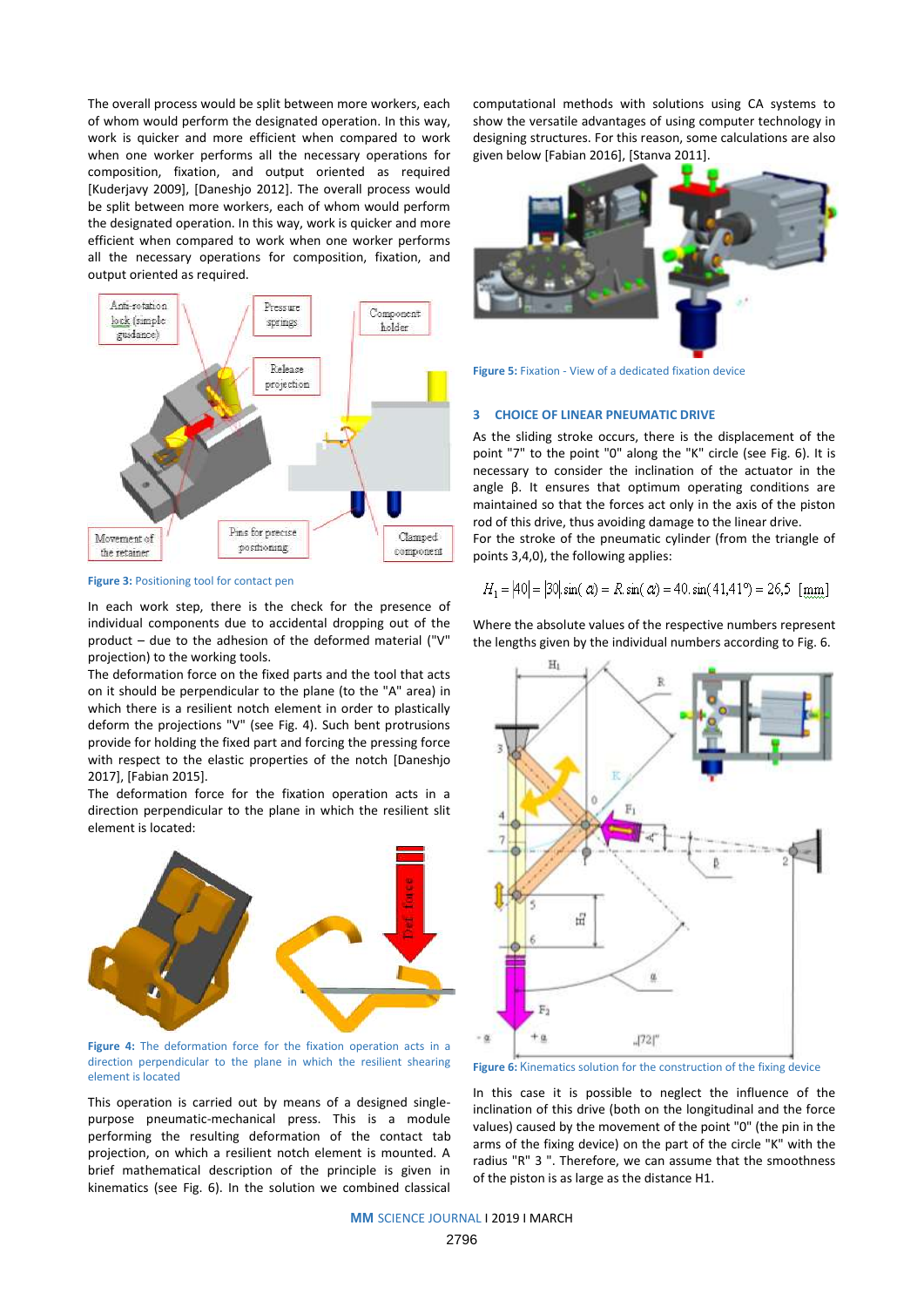Thus, the selected pneumatic linear drive will be (with consideration for future modifications and neglect of small values) with a 40 mm extension, namely the CDQ2B100-40D type from the manufacturer SMC (ring mill magnet).

# **4 DEPTH OF THE LINEAR PNEUMATIC DRIVE AXIS**

From the mechanical construction and sketch in Fig. 7, it is stated that the distance |72| is the distance corresponding to the position of the extended thrust (i.e. reaching the lower dead end) and applies  $|72| = 258$  mm. Then, in the position where the tool is in the upper dead centre and the angle  $\alpha$  = 41.41 $^{\circ}$ , the distance  $|12| = |72| - H1 = 258 - 26.5 = 231.5$  mm. It is evident from Fig. 3 and the triangle of the designated points 0, 1, 2

$$
\frac{|01|}{|12|} = \tan(\beta) = \frac{A}{231.5}
$$
 (1)

And from that:

$$
\beta = \arctan\left(\frac{A}{231,5}\right) = \arctan\left(\frac{\frac{1}{2}H_2}{231,5}\right) = \arctan\left(\frac{\frac{1}{2}20}{231,5}\right) = 2,47^{\circ} \quad (2)
$$

Because of the length of distances |02| and |12| is a difference of less than 0.5 mm, it is possible to consider  $|02| = |12|$ . The following figures show the end state of the proposed singlepurpose press. It is possible to see the end states of the movements of the mechanism, mentioned deflection of the pneumatic drive, and the upper and lower dead ends are obvious. Using motion simulation, it is possible to move the evolved unit to better analyse its activity. During the depiction phase, some deficiencies can be detected, and the system can be fine-tuned by structural modifications and improvements.



**Figure 7:** Fixing module - lower damping

The relationship between the deformation force (i.e. the output force) and the input force (force of the pneumatic drive) in relation to the angle of deflection of the arms is described below. Practical utilization of the increase in the output force F2 from the reduction of the angle  $\alpha$  is in the plastic deformation of the material of the projection "V" in order to loosen the tension so that the protrusion does not nearly erase at all. Thus ensuring sufficient strain stress on the resilient notch element. Entering boundary conditions – end positions of the fuser of the fuser module is needed to analyse forces. It's a fact, that:

$$
\frac{F_1}{F_2} = \tan(\alpha) \tag{3}
$$

And from that:



### **Figure 8:** Fixation - transformation force

Where F1 is the force induced by the pneumatic cylinder and the force F2 is the strain force at the exit of the transformation mechanism of the fixing module [7, 8]. Angle  $\alpha$  is the angle of deflection of the arms in this part of the device, depending on the position of the piston of the pneumatic cylinder,  $α$  being the maximum considered angle of deflection of the arms of the fixing device from the vertical position, as previously stated,  $\alpha$  = 41,41 °. For the working height H2z = 2.5 mm (which is the height of the "V" not yet protruding), the angle of the engagement will be, and it will be appreciated that the maximum resistance force of the deformed material will be in the range of 14.36 ° to 0 ° (corresponding position in the lower deadlock) and the corresponding sections where the tool deforms the material (see Fig. 9).

$$
\alpha_z = \arccos\left[1 - \frac{H_{2z}}{2.R}\right] = \arccos\left[1 - \frac{2.5}{2.40}\right] = 14,36^{\circ}
$$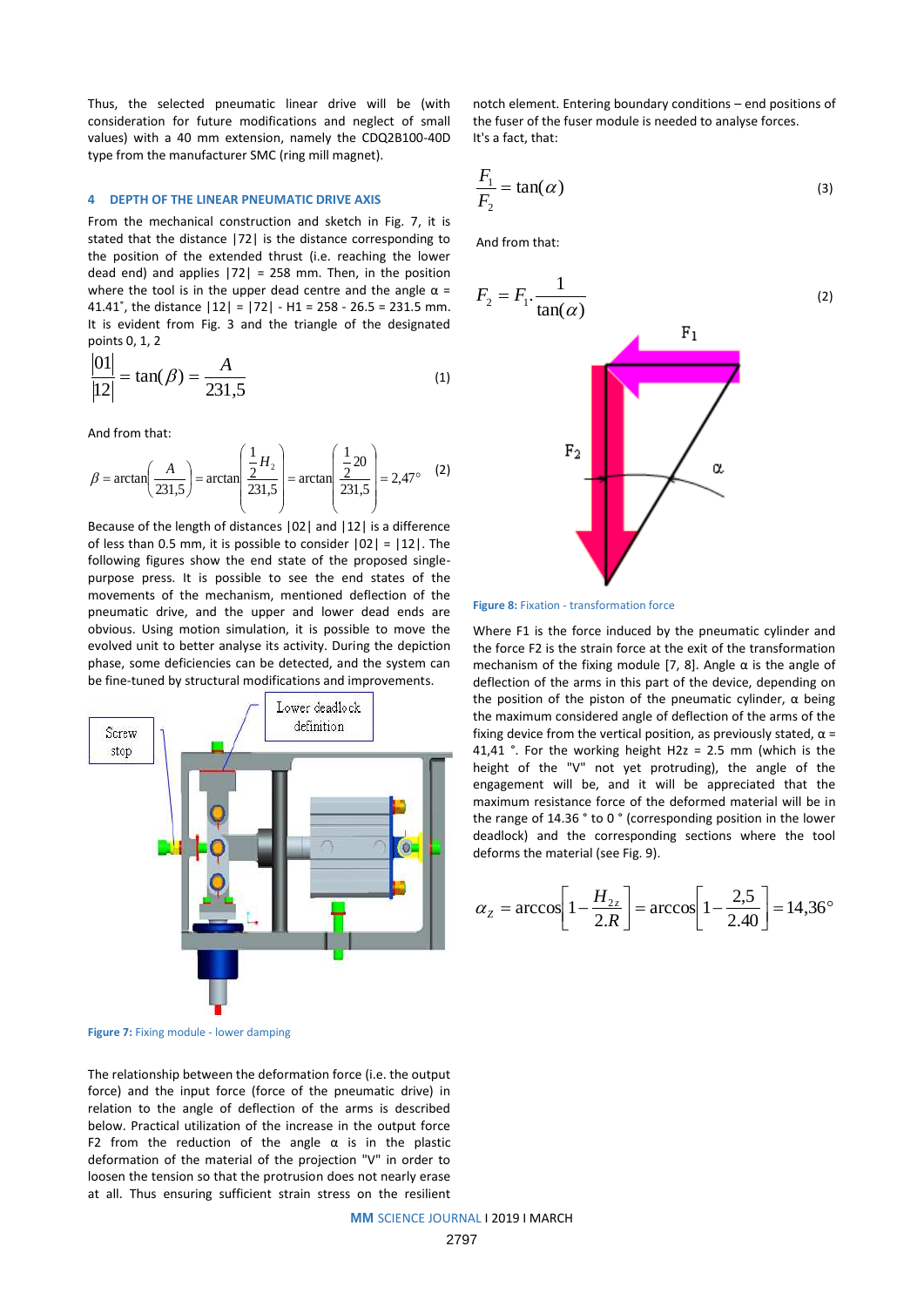

**Figure 9: Fixation - Representation of the transformed deformation force, The diagram is a label**  $x = \alpha$  **[rad] a**  $y = F_2 / F_1$ **.** 

In any construction, it is also necessary to consider inaccuracies in production. Fastening is an operation that requires the most precision, as this module exerts a very large deformation force and the wrong tool end position (the deformation area acting on the component) can damage the entire device [Kuderjavy 2009], [Novak-Marcincin 2014].

The whole module is designed to be as simple as possible, taking into account the correction of inaccuracies in each direction in the range of approximately 5 mm, which is sufficient for the accuracy of the device as a whole.



**Figure 10:** Editing the position of the deforming tool

# **5 CONCLUSIONS**

In any construction, it is also necessary to consider inaccuracies in production. Fastening is an operation that requires the most precision, because this module exerts a very high deformation

force and the whole tool can be damaged by ensuring the wrong tool end (the deformation area acting on the component).

The entire module is designed to be as simple as possible, taking into account the correction of inaccuracies in each of the directions in the range of approximately 5 mm, which is sufficient for the accuracy of the device as a whole.

By using computer technology and CAD systems, work efficiency increases. The designer will help to analyse the concept of the machine in its design phase, not only in terms of mechanical collisions, but also deformations, in our case bent and fixed components.

The workable solution of the best one will be suggested as a final mechanical problem resolution with detailed description of construction description, component selection and skeleton program design to build a special purpose machinery. Choice is dependent on the selection criteria such as long-term company's practice knowledge, previous experience, technical skills, technical facility and availability some mechanical units in company storage. The designed machine has to be able to be adapted to system expansion in a very short time in the future.

# **Acknowledgements**

This work has been supported by the Scientific Grant Agency of the Ministry of Education of the Slovak Republic (Project *VEGA 1/0251/17*)

# **REFERENCES**

**[Daneshjo 2012]** Daneshjo Naqib, Computers Modeling and Simulation. In: Advanced Materials Research Vols. 463-464 (2012) pp 1102-1105. ISSN- 1662-8985 Trans Tech Publications, Switzerland.doi:10.4028 AMR.463-464.1102

**[Daneshjo 2013]** Daneshjo Naqib, Korba Peter, Vargova Renata and Tahzib Baryalai[, Application of 3D Modeling and Simulation](http://www.scientific.net/AMM.389.957)  [Using Modular Components.](http://www.scientific.net/AMM.389.957) In: Applied Mechanics and Materials, ISSN: 1660-9336 Vol. 389, pp 957-962, Online available since ©(2013), Trans Tech Publications Switzerland :10.4028 /www.scientific.net/AMM.389.957.

**[Daneshjo 2017]** Daneshjo Naqib, Majernik Milan, Krivosudska Jana and Danishjoo Enayat. Modelling Technical and Economic Parameters in Selection of Manufacturing Devices. In: TEM Journal. Volume 6, No 4, Pages 738-744, ISSN 2217-8309, ISSN 2217-8333, DOI:10.18421/TEM64-13,. Published by: UIKTEN - Association for Information Communication Technology Education and Science. Novi Pazar, Serbia. <http://www.temjournal.com/>

**[Fabian 2015]** Fabian Michal, Boslai Robert, Izol Peter, Janekova Jaroslava, Fabianova Jana, Fedorko Gabriel and Bozek Pavol, Use of Parametric 3D Modelling - Tying Parameter Values to Spreadsheets at Designing Molds for Plastic Injection. 2015. In: Manufacturing Technology. Vol. 15, no. 1 (2015), p. 24-31. ISSN 1213-2489

**[Fabian 2016]** Fabian Michal, Stanova Eva, Fedorko Gabriel, Kmet Stanislav, Fabianova Jana and Krajnak Jozef, Parametric CAD model of a double-lay six strand wire rope.. In: Manufacturing Technology. Vol. 16, no. 3, p. 489-496. - ISSN 1213-2489

**[Kuderjavy 2010]** Kuderjavy Peter, Daneshjo Naqib and Fabian, Michal, Single-purpose automated devices for the manufacture of components of electrical connectors. In: Ai Magazine: automotive industry magazine. Roč. 3, č. 3, s. 74-77. - ISSN 1337-7612